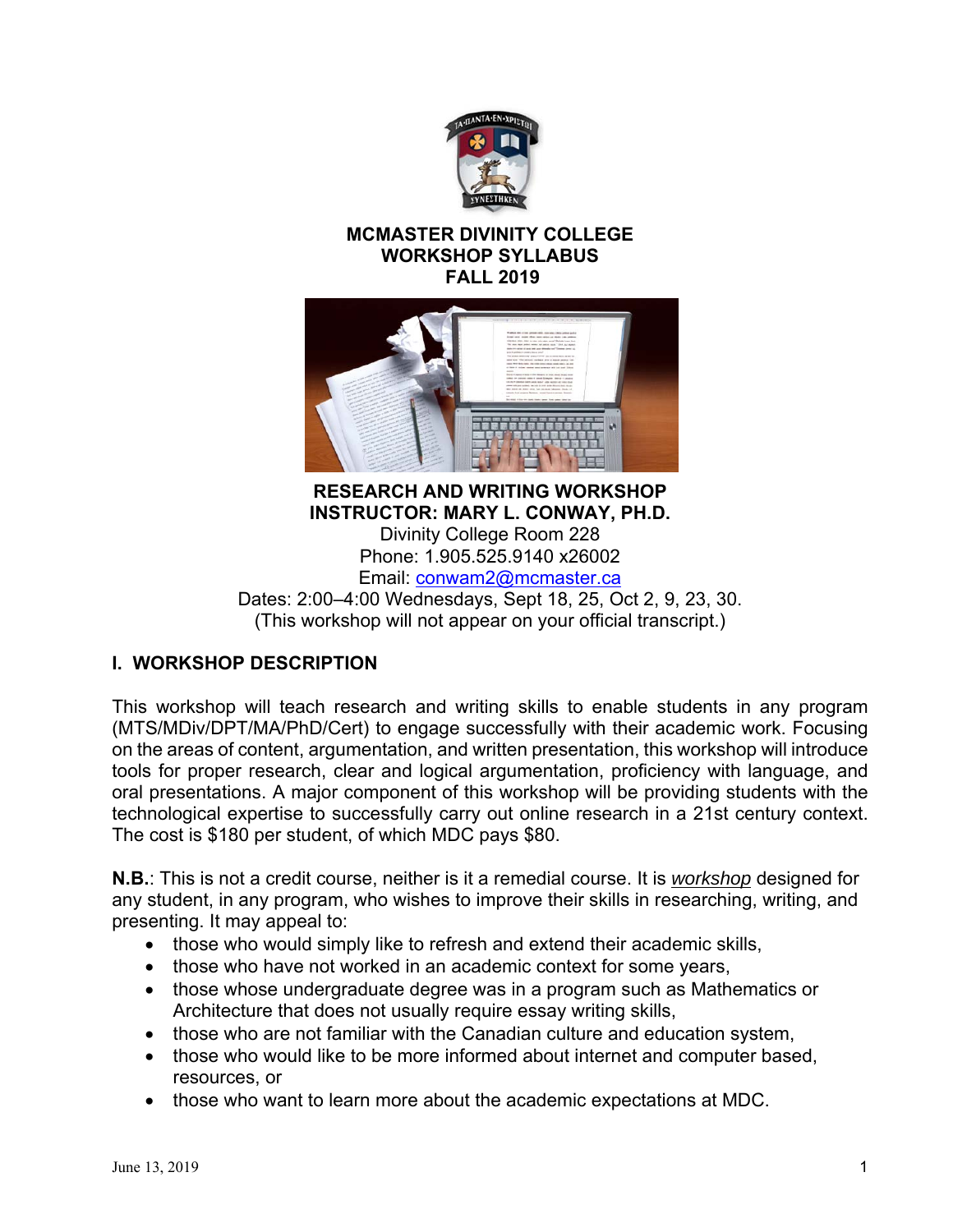### **II. LEARNING OUTCOMES**



# a. Knowing

 $\mathscr N$  To understand how to use modern technologies effectively for research and writing, including online journals and databases, online books, bibliographic software, biblical language software, Avenue to Learn, and other vital resources.

- $\mathscr N$  To understand the characteristics of academic writing.
- $\mathscr S$  To understand the fundamental elements of clear argumentation.
- $\mathscr{I}$  To understand best practices in quotation and documentation of resources.
- $\mathscr{P}$  To know the academic expectations of MDC.

 $\mathscr S$  To understand the criteria for the types of assignments at MDC (e.g., book reviews, essays, research papers).

 $\mathscr{P}$  To become aware of resources that can be useful for continuing improvement in research and writing skills.

## b. Being

 $\mathscr{I}$  To develop increased confidence in one's ability to research and write.

 $\mathscr S$  To grow by voicing academic concerns and difficulties and exploring strategies for dealing with these.

 $\mathscr{P}$  To understand the potential for academic work to be a spiritual endeavor.

 $\mathscr N$  To cultivate a community of trust by freely sharing challenges and offering positive feedback and resources to others to help alleviate these concerns.

## c. Doing

- $\mathscr{P}$  To develop organizational skills in researching and writing.<br> $\mathscr{P}$  To gain facility in using the Fnglish language including its of
- $\mathscr{P}$  To gain facility in using the English language, including its grammar and syntax.<br> $\mathscr{P}$  To apply to skills learned in researching and writing in credit courses
- To apply to skills learned in researching and writing in credit courses.

To think more critically, express oneself more clearly, and research more effectively.

#### **III. RECOMMENDED RESOURCES**

#### **Required Resource:**

"MDC Style Guide," July 2017, http://mcmasterdivinity.ca/wpcontent/uploads/2018/02/mdcstyleguide.pdf.

#### **Suggested Text Resources:**

Collins, Billie Jean and Society of Biblical Literature. *The SBL Handbook of Style*. 2nd ed. Atlanta, Georgia: SBL Press, 2014.

Hacker, Diana and Nancy I. Sommers. *A Canadian Writer's Reference*. 5th ed. Boston, MA: Bedford/St. Martins, 2012.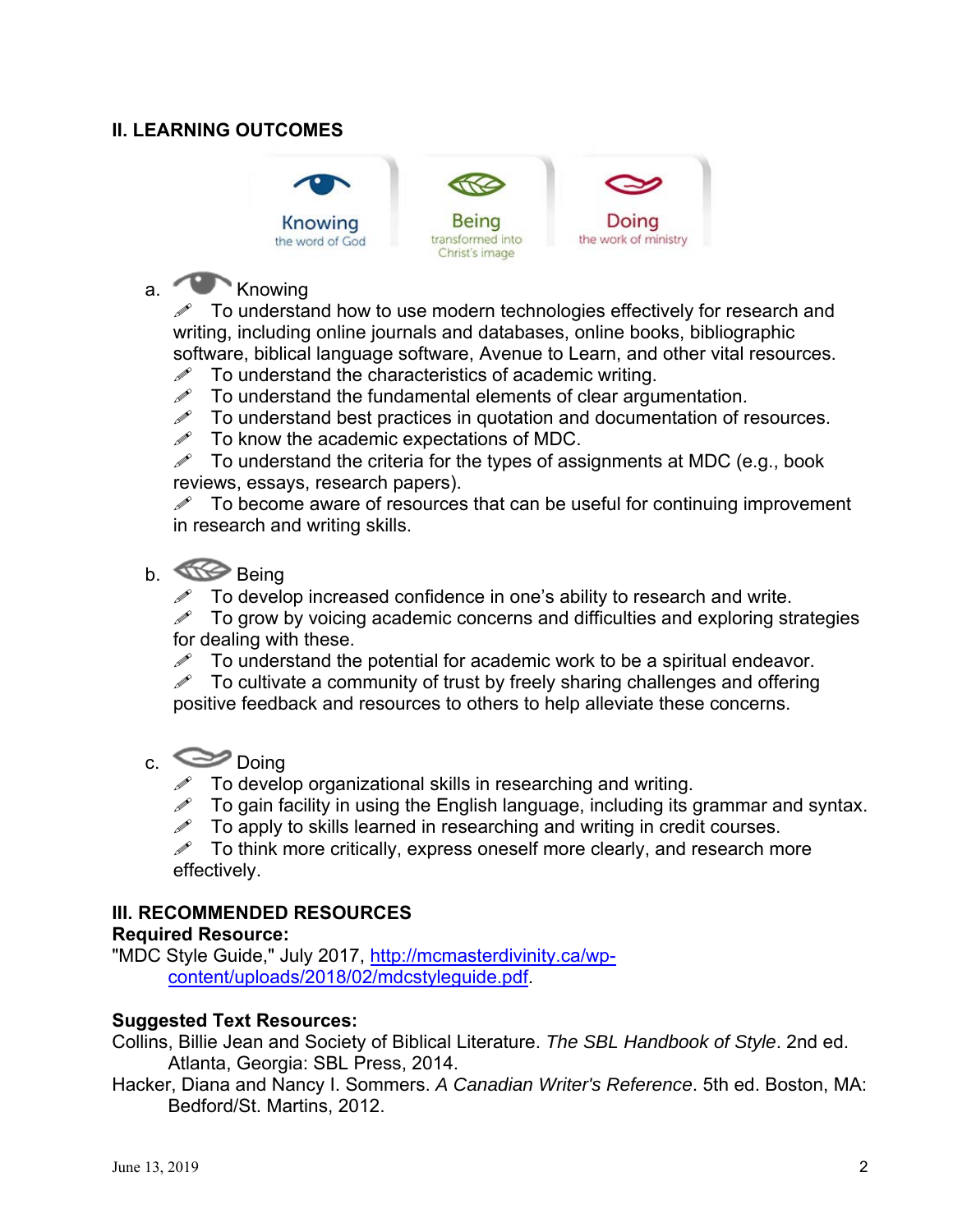Messenger, W. E., et al. *The Canadian Writer's Handbook*. 2nd ed. Don Mills, Ontario: Oxford University Press, 2017.

- Porter, Stanley E. *Inking the Deal: A Guide for Successful Academic Publishing*. Waco, TX: Baylor University Press, 2010.
- Strunk, William and E. B. White. *The Elements of Style*. 50th Anniversary ed. New York: Pearson Longman, 2009.
- Turabian, Kate L., et al. *A Manual for Writers of Research Papers, Theses, and Dissertations: Chicago Style for Students and Researchers*. 8th ed. Chicago Guides to Writing, Editing, and Publishing. Chicago: University of Chicago Press, 2013.
- University of Chicago. *The Chicago Manual of Style*. 17th ed. Chicago: The University of Chicago Press, 2017.

"Wipf and Stock Author Guide V. 7.8," April 2018, http://wipfandstock.com/media/wysiwyg/WS\_AuthorGuide.pdf.

## **Online Databases:**

- $\mathscr{P}$  ATLA (American Theological Library Association religion database) http://library.mcmaster.ca/articles/atla-religious-studies-database-with-atlaserials
- JSTOR (online journal for humanities) http://library.mcmaster.ca/articles/jstor

## **Other Online Resources:**

- $\mathscr{P}$  Research Tutorials https://www.library.ualberta.ca/tutorials/foundational
- A Writing Resources for English Learners https://gs.mcmaster.ca/writing-resourcesenglish-learners
- $\mathscr{P}$  Common Errors in English Usage (Washington State University) https://brians.wsu.edu/common-errors/#errors
- Guide to Grammar and Writing http://grammar.ccc.commnet.edu/grammar/
- $\mathscr{P}$  English Grammar Tutorials http://ctl.yale.edu/writing/resources-multilingualwriters/downloadable-english-grammar-tutorials
- $\mathscr{P}$  What is Plagiarism? (Concordia University) http://www.concordia.ca/students/academic-integrity/plagiarism.html
- What is Plagiarism? (Yale University) http://ctl.yale.edu/writing/usingsources/understanding-and-avoiding-plagiarism/what-plagiarism
- $\mathscr{D}$  Other Plagiarism Tutorials: https://spark.library.yorku.ca/academic-integrity-what-is-academic-integrity/ https://www.ryerson.ca/academicintegrity/students/tutorial-episodes/ http://www.lib.uwaterloo.ca/gradait/

## **IV. LEARNING ACTIVITIES**

This workshop will not burden students with "extra" work, because there is no homework. Students will be encouraged to bring samples of their own current coursework to edit and use for practice. The workshop will include lecture sessions, discussions, question and answer periods, and practice sessions with hands-on exercises. Students are encouraged to bring their computers for practical experience in editing and using the internet for research. Advice on obtaining, evaluating, outside proofreaders will be given.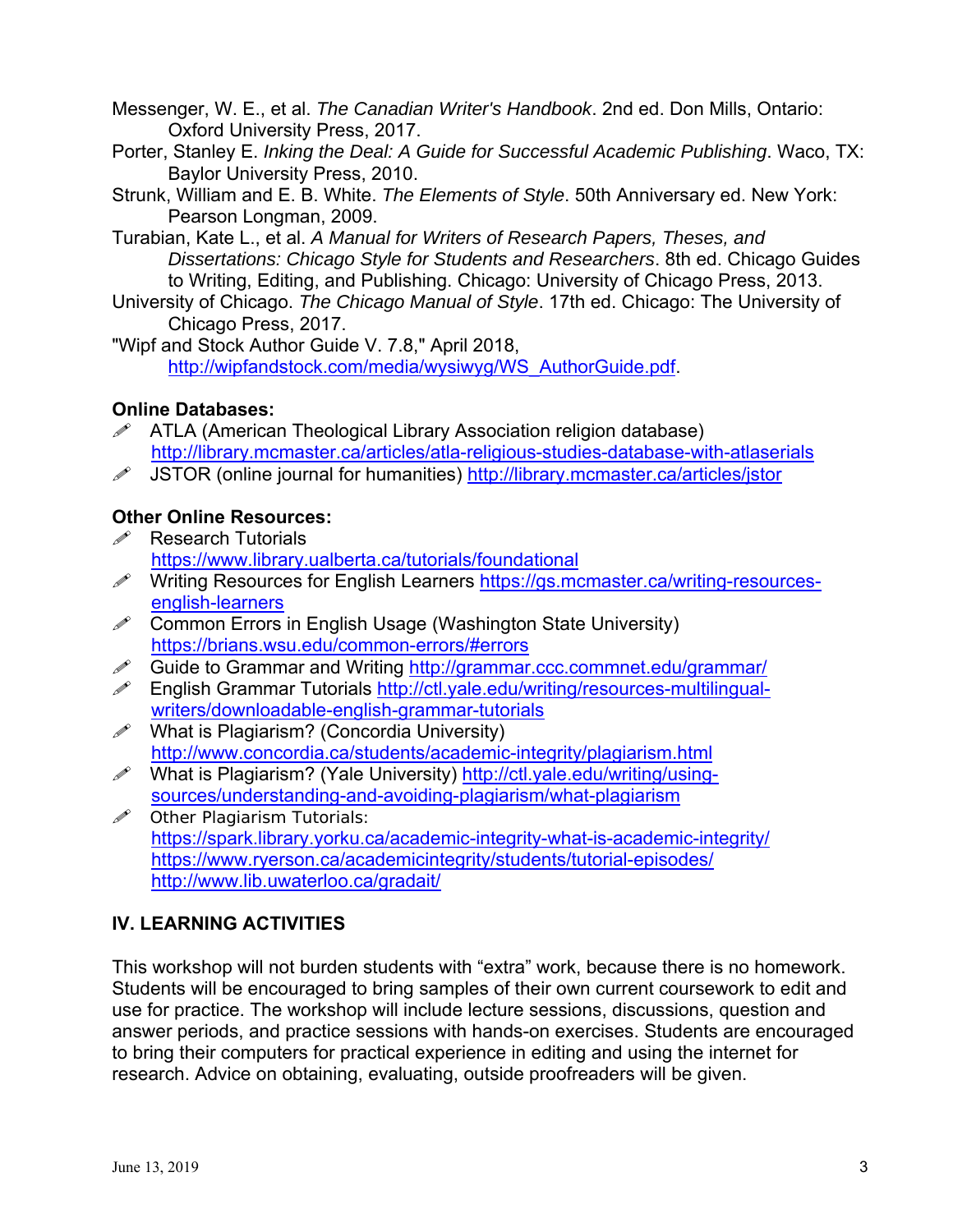## **V. WORKSHOP SCHEDULE**

| <b>Date</b><br>(Wednesdays,<br>$2:00 - 4:00$ | <b>Topics</b>                                                                                                                    |
|----------------------------------------------|----------------------------------------------------------------------------------------------------------------------------------|
| Sept 18                                      | Academic Writing 1: Forms, styles, purposes, expectations.<br>Documentation.                                                     |
| Sept 25                                      | Academic Research 1: Finding and evaluating resources. Text and<br>online resources. Bible software.                             |
| Oct 2                                        | Academic Research 2: Using and citing resources. Plagiarism.<br>Bibliographic software. <sup>1</sup>                             |
| Oct <sub>9</sub>                             | Academic Writing 2: The writing process. Organization and<br>argumentation. Use of footnotes.                                    |
| <b>Oct 16</b>                                | No Class. (Thanksgiving. Reading/Hybrid Week.)                                                                                   |
| <b>Oct 23</b>                                | Academic Writing 3: Grammar and syntax. Common errors. Editing<br>and revising.                                                  |
| <b>Oct 30</b>                                | Argumentation and Academic Presentations: Logical Fallacies.<br>Oral presentations. Presentation software, strategies, handouts. |

## **V. CLASSROOM BEHAVIOUR, ATTENDANCE, AND PARTICIPATION**

- Students are expected to be on time for class. Admittedly, unavoidable delays do occasionally happen. If you arrive late, please enter as quietly as possible and give an explanation to the professor after class.
- Students are also expected to stay for the entire class session.
- Computers and tablets should only be used for class related purposes, not for social networking and the like.
- All thoughtful student participation is welcome. There are no "dumb questions" or "stupid answers." Students will respect the contributions of other students and respond to them without ridicule or scorn.
- Students may eat or drink in class as long as they do so quietly and unobtrusively and clean up afterwards.

### **VI. GENERAL GUIDELINES FOR THE SUBMISSION OF WRITTEN WORK**

All stylistic considerations (including but not limited to questions of formatting, footnotes, and bibliographic references) must conform to the McMaster Divinity College Style Guidelines for Essays and Theses http://mcmasterdivinity.ca/wpcontent/uploads/2018/02/mdcstyleguide.pdf. Failure to observe appropriate form will result in grade reductions.

#### **Gender Inclusive Language**

McMaster Divinity College uses inclusive language for human beings in worship services, student written materials, and all its publications. It is expected that inclusive language will be used in chapel services and all MDC assignments. In reference to biblical texts, the

 $\overline{a}$ 

<sup>&</sup>lt;sup>1</sup> Note: This will be an overview of bibliographic software, its advantages and disadvantages, not hands-on training with specific software.